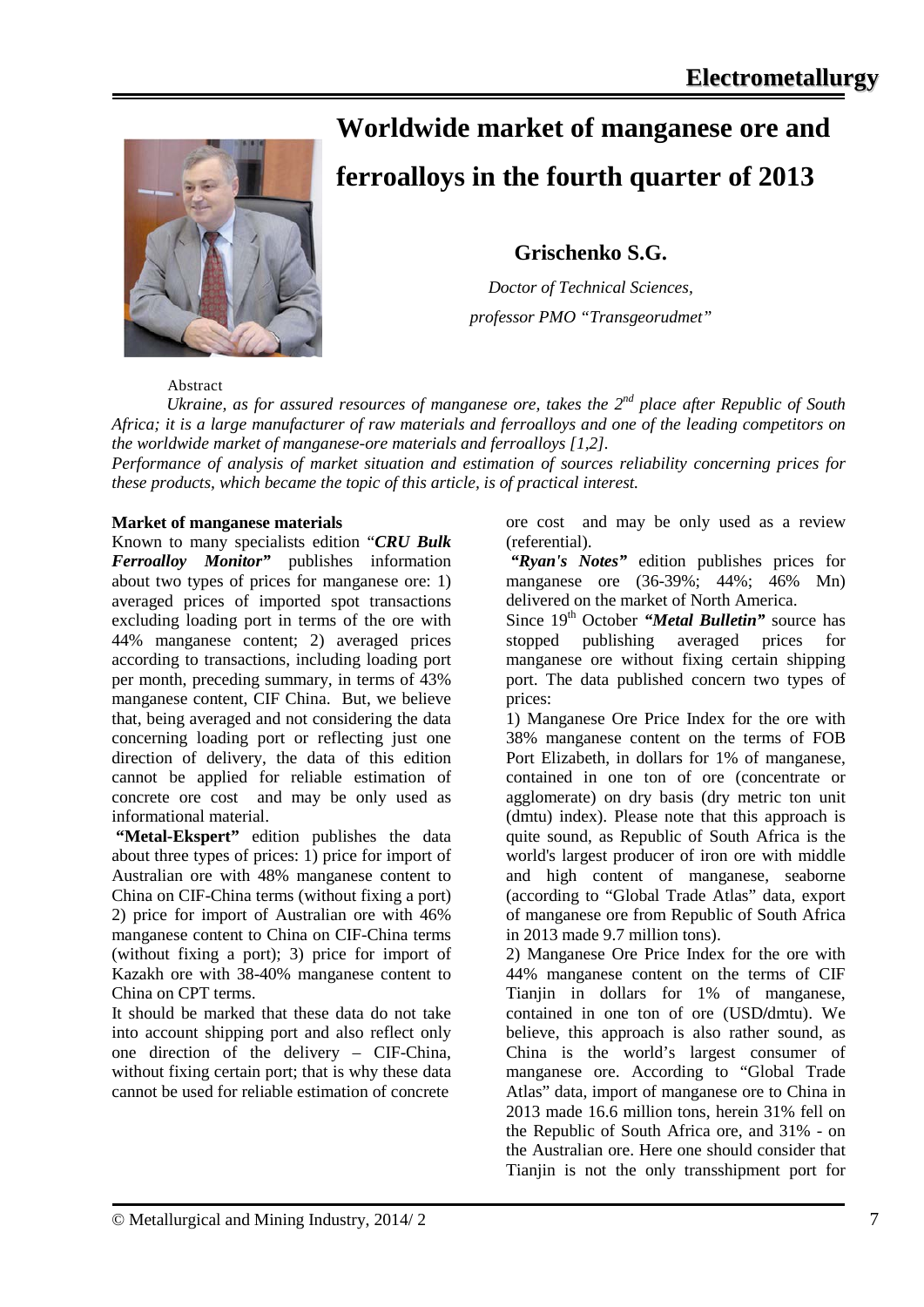manganese ore to China, total reserves of this ore in China ports teetered between 2.29 -3 million tons during 2012-2013. The cost of delivery and transshipment of manganese ore through China ports may vary depending on some factors.

In such a way, in our opinion, namely indexes of "*Metal Bulletin"* edition characterize global market tends the most precisely and reasonably reflect the dynamics of international prices for manganese ore. On this basis, while comparing the prices for manganese ore, imported on the territory of Ukraine, to use "*Metal Bulletin"*  indexes is the most reasonable.

Herein, for reasonable comparing the prices, the last should be at least: *first,* they should be determined on the equal basis of delivery; *second*, they should set for commodities equal in quality; *third*, they should be in the same equality.

In order to make the prices for ore "comparable", it is possible to apply specifically developed recosting methods.

With the aim to render the price, reflecting the world level, (for example, on CIF terms, China port) as targeted price (for example, CPTrailroad station of Black Sea port), principal associated costs must be held back and/or added to "international price".

According to the example given above, the price arithmetic formula will be as follows:

 $P_{Urk} = P_{Ch} - C_1 + C_2 + C_3$ 

where:  $P_{Urk}$  - price for manganese ore, CPTrailroad station, Ukrainian port;

 $P_{Ch}$  – price for manganese ore, CIF China port;

 $C_1$  - shipping costs from the port of state of origin of the cargo under consideration to China port (redatuming from CIF China to FOB country of cargo origin);

 $C_2$  - shipping costs from the port of state of cargo origin to the Ukrainian port (redatuming from FOB, country of cargo origin to CIF, Ukraine);

 $C_3$ – cargo transfer from the warehouse of Ukrainian port to the wagons at port railroad (redatuming from CIF, Ukraine to CPT, Ukrainian railroad port).

While performing accounting all the costs should be given in the same pecuniary unit; generally accepted world pecuniary unit concerning manganese ore is the sum in dollars for 1% on manganese, contained in one ton of ore - USD**/**dmtu.

Price recosting methodology of shipped manganese ore of one type to another type of the similar good is based on the principal of proportional price change, depending on the content of main element (Mn%). For example, recosting of price for manganese ore with 44% Mn content, with the price for 1% of manganese, contained in one ton of ore, equals 5 USD/dmtu, to the price for ore with 40%Mn. We use the following formula for recosting:

### **P = 5 : 44 x 40 = 4.55 USD/dmtu**

Inaccuracy of this recosting methodology usage is connected with the fact, that, herewith, the content of basic element is taken into account and the content of harmful impurities (phosphorus, sulfur, etc) is ignored. Moisture content, ignition losses, fineness ratio, mineralogical composition of ore material and gang mineral,  $etc - all$  these factors are also ignored, values, which significantly influence the technical-economic values (TEV) of ore processing on ferroalloy enterprises.

Application of method of proportional recosting concerning manganese content for ores with manganese content not lower than 44% requires the appliance of adjustment factors. For each type of ore the value of coefficient depends on concrete situation, in particular requirements to the quality of output. For example, in Ukraine for filling of order for manganese ferroalloys smelting with high content of manganese and low content of phosphorus, there is a need in raw materials with low content of phosphorus and iron.

Qualitative characteristic analysis of manganese ores from different deposits in different countries shows that manganese ore from **Ghana** is almost world's only manganese ore with manganese content lower than 40% and which possesses both properties. Considering different positive moments, but rather low manganese content (28%Mn), for this ore is acceptably to use 1.20- 1.30 scaling ratio, depending on the current situation on the market and with account of availability and price level of other similar ores.

There are supplies of manganese ore with relatively low manganese content and high iron content from *Republic of South Africa.* Such ores at the moment are presented on the worldwide market by such producers as *BHP, Assmang, UMK, Tshipi.* It is known, that for carbonates decompounding, while ferroalloy smelting, there is a need in additional electrical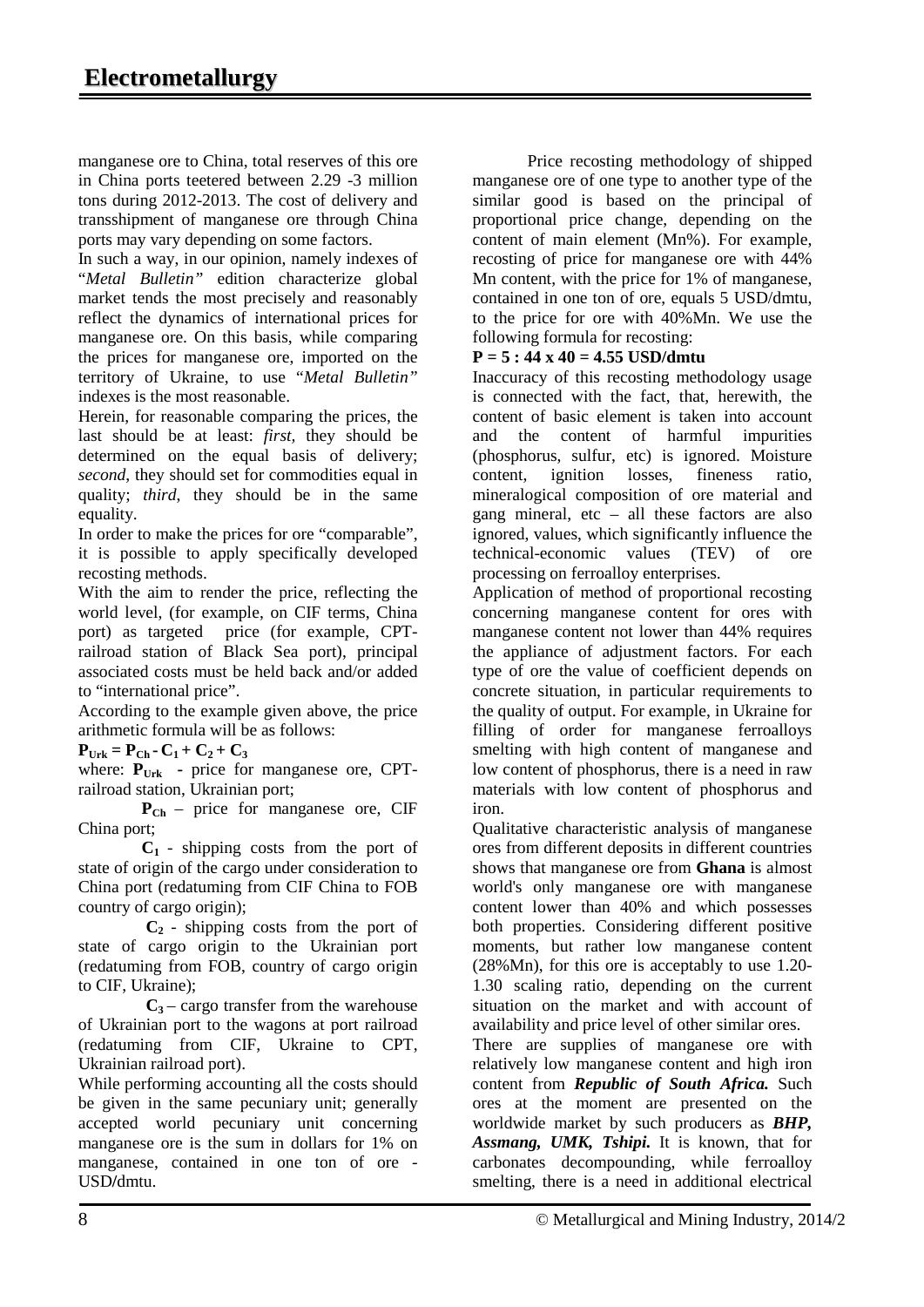power in electric furnace [1], but stable chemical composition and low moisture content in this ore (this fact sufficiently influences transportation costs of manganese unit) allows to apply 0.95- 1.05 scaling ratio.

According to *Metal Bulletin* information, real cost situation on the market of manganese ore, was characterized by multidirectional trends in September 2013. Prices for South African manganese ore with 38% manganese content were continuing to grow: from 3.35 USD**/**dmtu to 3.64 USD**/**dmtu on the terms of FOB, Elizabeth port. Price indexes started growing since the  $6<sup>th</sup>$  of September, when the prices for manganese alloys in China have heightened. It should be noticed that the prices for manganese ore with 38% manganese content were reducing within several months in connection with weakening of ZAR Rand and as a result the producers in Republic of South Africa were forced to cut the volumes of material suggested for curbing the price drop. Price index according to *Metal Bulletin* for the ore with 44% Mn, by contrast, was reducing from 5.15 to 5.11 USD**/**dmtu on the terms of CIFTianjin; this is connected with weakening of demand for this ore grade.

In October, 2013 price index of *Metal Bulletin* for South African manganese ore with 38% manganese content increased from 3.73 to 3.82 USD**/**dmtu, but in November, 2013 slowly returned to the level of beginning of October. Similar situation was observed concerning index of this edition for the ore with 44% manganese content: rise in October, 2013 from 5.19 to 5.23 USD**/**dmtu succeeded by rollback in November, 2013to the level of 5.15 USD**/**dmtu. Consumers have fulfilled earlier shortened ore reserves. Some Chinese traders have declared, that they have overestimated the demand for manganese ore, the number of spot transaction was very small, and as a result the received to Chinese port material were purchased more slowly, than it was expected, this has affected the price curve.

In December, 2013 price index of *Metal Bulletin* for South African manganese ore with 38% manganese content in the run-up to Christmas holidays, remained stable on the level of 3.7- 3.71 USD**/**dmtu, and price index for ore with 44%Mn continued reduction from 5.12 to 5.08 USD**/**dmtu.

When using abovementioned methodology, it is easy to show that while this period (September, 2013) for the ore from Republic of South Africa with 37% manganese content at *real price index* 

*of "Metal Bulletin"* edition 5.11 USD/dmtu, *calculative price* for analogue on the terms of CPT, Ukrainian port station while using 1.0 coefficient makes 5.00 USD/dmtu. For *Ghana* ore with 28% Mn at *real price index of "Metal Bulletin"* edition 5.11 USD/dmtu, *calculative price* for analogue on the terms of CPT, Ukrainian port station while using 1.3 coefficient makes 4.81 USD/dmtu.

In performed calculation of transshipment rate the results obtained with the help of shipping agents questionnaire in the Ukrainian ports; freight rates are calculated on the basis of "*BALTIC EXCHANGE"* indexes and fuel cost at a given period of time.

## **2. Ferroalloy market**

The leading competitor of world market of ferroalloys, doubtless is China, where in recent years app. 45% of world volume of ferroalloys is produced, which are used both for smelting in great volumes of steel by Chinese metallurgists and for export.

Since  $1<sup>st</sup>$  January 2008 the Chinese government has imposed special export tariffs for certain products through the program concerning removal from service of outdated and unsustainable manufacturing facilities in the country. As of September-October, 2013, export tariffs for Chinese ferroalloys were: 20% - for ferrosilicon manganese and ferromanganese, 25% - for ferrosilicon; since  $1<sup>st</sup>$  January, 2013 export tariff for metallic manganese has been canceled.

As a result of imposition of export duties, Chinese ferroalloy export reduced significantly. Ferrosilicon manganese export redused from 740 000 tons in 2008 to 17 000 tons in 2013, i.e. 44 times; high-carbon ferromanganese export decreased from 180 825 tons in 2008 to 5 195 tons in 2013, i.e. 35 times; intermediate- and high-carbon ferromanganese reduced from 184 407 tons in 2008 to 6 539 in 2013, 28 times. There marked facts of reexport of Chinese ferroalloys lots through Vietnam, in order to avoid export duty.

Export-import statics shows that under actual low level of export, the prices for ferroalloys on FOB terms, China, which are published both by Chinese and international sources, do not reflect market tends, but are of informational nature, demonstrate "artificial" level (according to analysts estimation), according to which Chinese part *could* offer ferroalloys at outside market allowing for export duty (20-25%). In such a manner, prices published on FOB terms, China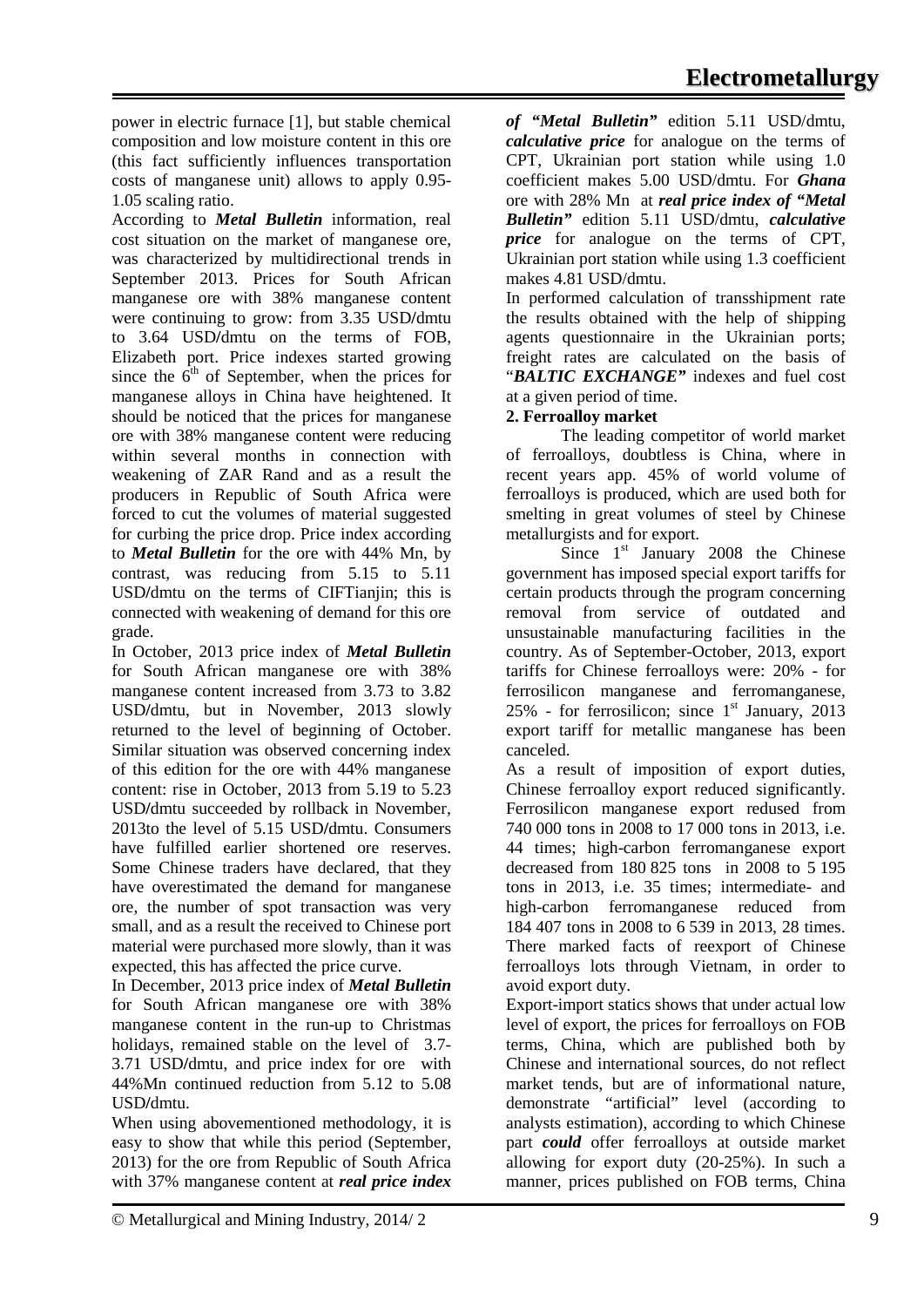*should not* be accepted as the base while estimation of costs of ferroalloys delivery at the world market.

For understanding which sources are able to reflect price trends correctly, let us pay attention to the world export-import statistics concerning ferroalloy trade for 2008- 2013 (*see the given above note).*

The largest exporters of *ferrosilicon manganese*, according to *Global Trade Atlas* data, are India (in 2013 – 955.6 ths tons), Ukraine (466.6 ths tons) and Norway (281.9 ths tons); this data should be taken into account. In 2013 Russia exported only 139 tons of ferrosilicon manganese, importing more than 180 ths tons of this alloy, mainly from Ukraine (138.8 ths tons). Therefore, export prices for ferrosilicon manganese, published by Chinese source "Asia Metal" on FOB terms, Black Sea port of Russia, are incorrect and are not recommended for usage while trends evaluation on the market of Russian Federation.

The largest exporters of *high-carbon ferromanganese* are Republic of South Africa (2013 – 525.4 ths tons), South Korea (170.9 ths tons), India (140.3 ths tons), Russia (54.6 ths tons) and Spain (39.7 ths tons). The leading exporters of *intermediate- and low carbon ferromanganese* are Republic of South Africa  $(2013 - 118.2 \text{ this tons})$ . South Korea  $(102.1 \text{ this})$ tons) and Spain (28.6 ths tons).

The main *ferrosilicon* exporters are Russia (2013 – 397.7 ths tons), Norway (204 ths tons), Iceland



As one may see from data, presented in the figure 1, the edition *"CRU Bulk Ferrolloy Monitor"* reflects the market trend of average price for ferrosilicon manganese on the European market the most precisely; one may also consider as comparatively accurate information, the data of *"Metal Bulletin"*, *"Metal Pages"* and *"Metal* 

(119.3 ths tons), Brazil (98.7 ths tons), Ukraine (64.7 ths tons) and China (reexport through Vietnam).

The most active importers of *ferrosilicon manganese* over a period of September-December of 2013, were Japan, Turkey, Russia, Italy, USA and Great Britain; all these countries and also Iran appeared to be the main importers of *high-carbon ferromanganese;* Canada may be added to this list as for *ferromanganese*  import with less that 2% of carbon. All these countries were the main importers of *ferrosilicon* in September-December, 2013.

Considering the above mentioned, one may conclude that while analysis of price level for ferroalloys, one should found on the sources, which give prices on DDU - Europe, FOB –ports of India and South Korea, CIF- Japanese ports, DDU- USA market (North America), DDU-Russian market basis.

Let us consider price information on the main markets of ferroalloys in September-December 2013 according to *FACOM* (as we mentioned above, this price is artificial and further it is given as informational), *"CRU Bulk Ferrolloy Monitor"*, *"Metal Bulletin"*, *"Metal Expert" (russ. "МеталлЭксперт")*, *"Ryan' Notes"* editions data. In figure 1 there is data concerning dynamics of prices for ferrosilicon manganese in accordance with information of mentioned above sources on European markets.

**Figure 1** Dynamics of prices (Euro/mt) for ferrosilicon manganese on the European market in September-December 2013

*Expert*" editions. The difference in data of these sources may be conditioned

by the presence or absence of minimum and maximum reflection in the edition, and also various periodicities (*Metal Bulletin* and *Metal Pages* publish data weekly, *Metal Expert* and *CRU Bulk Ferrolloy Monitor –* monthly) that affects calculation of average price per month.

 Quite possibly that the presence of price range is connected with the information published, which does not reflect the content in alloy such important for metallurgists element as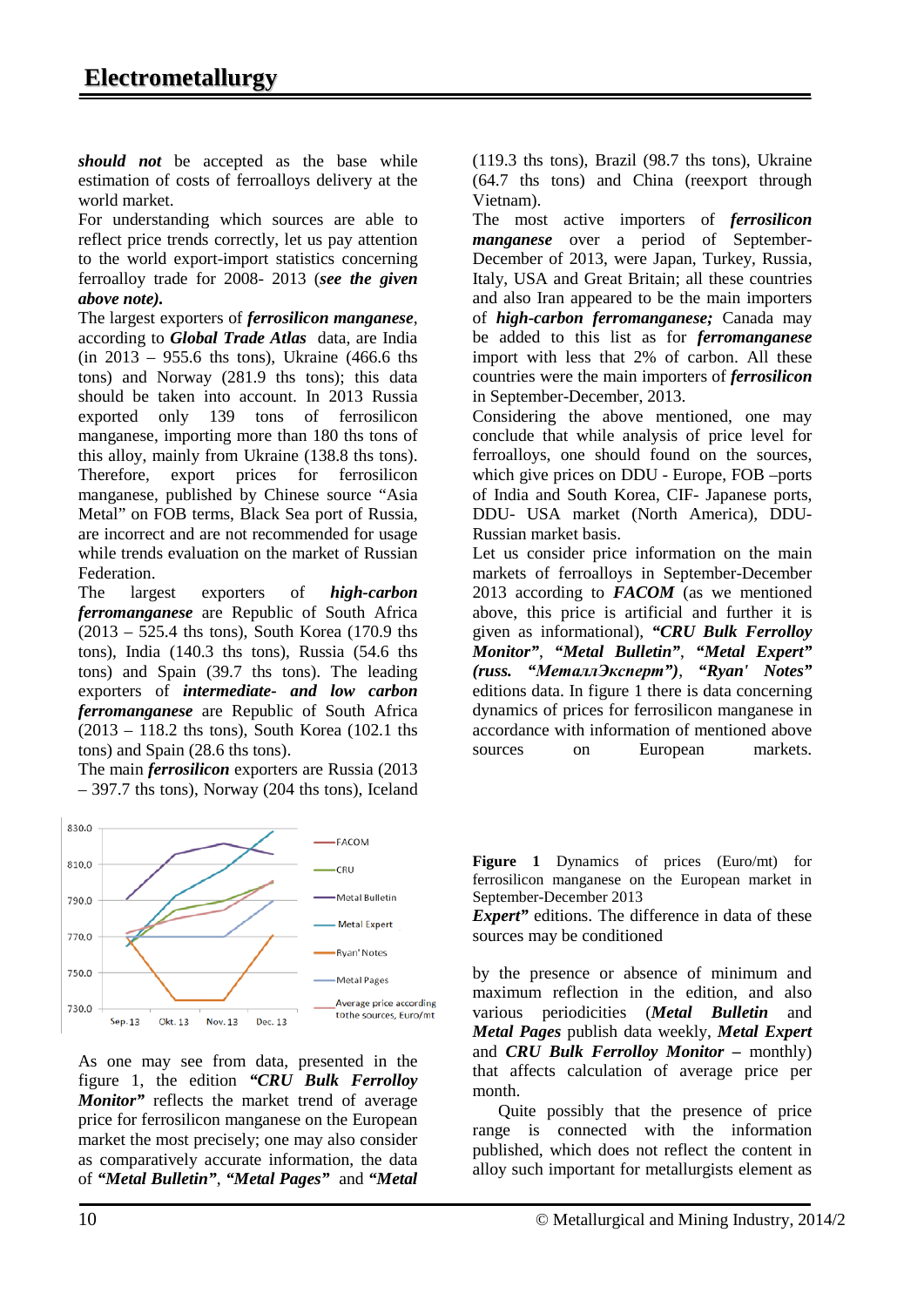phosphorus. It is obvious that production expenditures and prices for ferrosilicon manganese with 0.15-0.35% and 0.35-0.5% phosphorous content vary greatly, although the information about prices for these ferroalloys is considered according to the single category.

Dynamics of prices for high-carbon ferromanganese on the European market, according to the same sources, is shown in the figure 2.



**Figure 2** Dynamics of prices (Euro/mt) for high-carbon ferromanganese on the European market in September-December 2013

As it may be seen from the data in the figure 2, the edition *"Metal Bulletin"* reflects the prices for high-carbon ferromanganese on the European market the most precisely, one may also consider as comparatively accurate information, the data of *"Metal Expert"* edition. On our opinion, not exact data concerning market trends is provided by *"Ryan' Notes"* and *"Metal Page*" editions. The reasons of variations in prices for ferromanganese, according to different sources, are obviously the same as for ferrosilicon manganese.

In the figure 3 there is data about prices on the European market for intermediate-carbon ferromanganese, according to the data of *CRU Bulk Ferrolloy Monitor* and *Metal Pages*; the data about prices for this alloy and also lowcarbon ferromanganese is published by *FACOM*, but as it was mentioned above, its data is artificial and may be used as informational only. As it is shown in the figure 3, *"***CRU** *Bulk Ferrolloy Monitor"* edition reflects the price market tendency for middle-carbon ferromanganese on the European market the most Dynamics of prices on the European market of ferrosilicon, according to *"CRU Bulk Ferrolloy Monitor"*, *"Metal Bulletin"*, *"Metal Expert"* ,

market tends incompletely.

*"Ryan' Notes"* and *"Metal Pages"* data, is shown in the figure 4.

precisely, while *"Metal Pages"* edition reflects



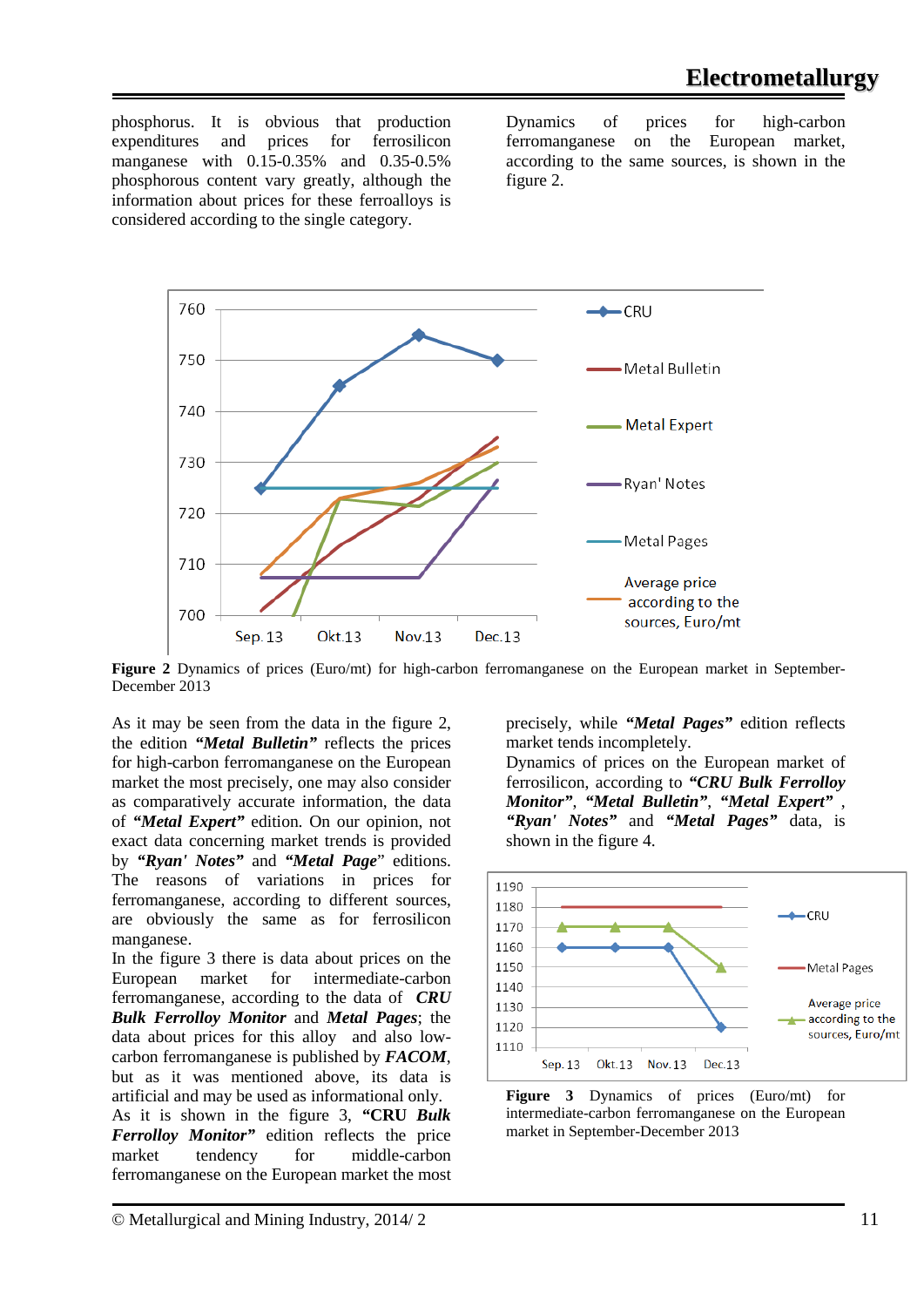

**Figure 4** Dynamics of prices (Euro/mt) for ferrosilicon on the European market in September-December 2013

From the data in the figure 4 one may conclude that *"Metal Bulletin"* edition reflects price market tendency for ferrosilicon on the European market the most precisely, one may also consider as comparatively accurate information, the data of *"Metal Expert"* edition. The reasons of data variations are analyzed above and connected, first of all, with different frequency of the editions and absence of data about price extremum.

*Ryan's Notes*, *Metal Bulletin*, *CRU Bulk Ferrolloy Monitor*, *Металл Эксперт* и *Metal Pages* publish data about prices for ferrosilicon manganese on the USA market. During analysis of this data, one should consider that there is import tax (163%) for ferrosilicon manganese produced in Ukraine and China. In such a way,

prices, published by the specified

editions for USA market, may be used as informational ones for evaluating the level of material cost on the markets of far-abroad countries.

 Dynamics of prices in September-December 2013 for ferrosilicon manganese and high-carbon ferromanganese on the USA market is shown in the figure 5 and 6 respectively, and demonstrates various trends, not conforming to averaged revealed level.

When working with this price information, we recommend to base upon *"Ryan's Notes"*  edition, as its central office is on the territory of USA; in such a way, analytics of this edition have close contact both with consumers and suppliers of ferrosilicon manganese on the US and North America markets. It is obvious, that this allows the edition to react in timely on the tendencies and publish the hardest news.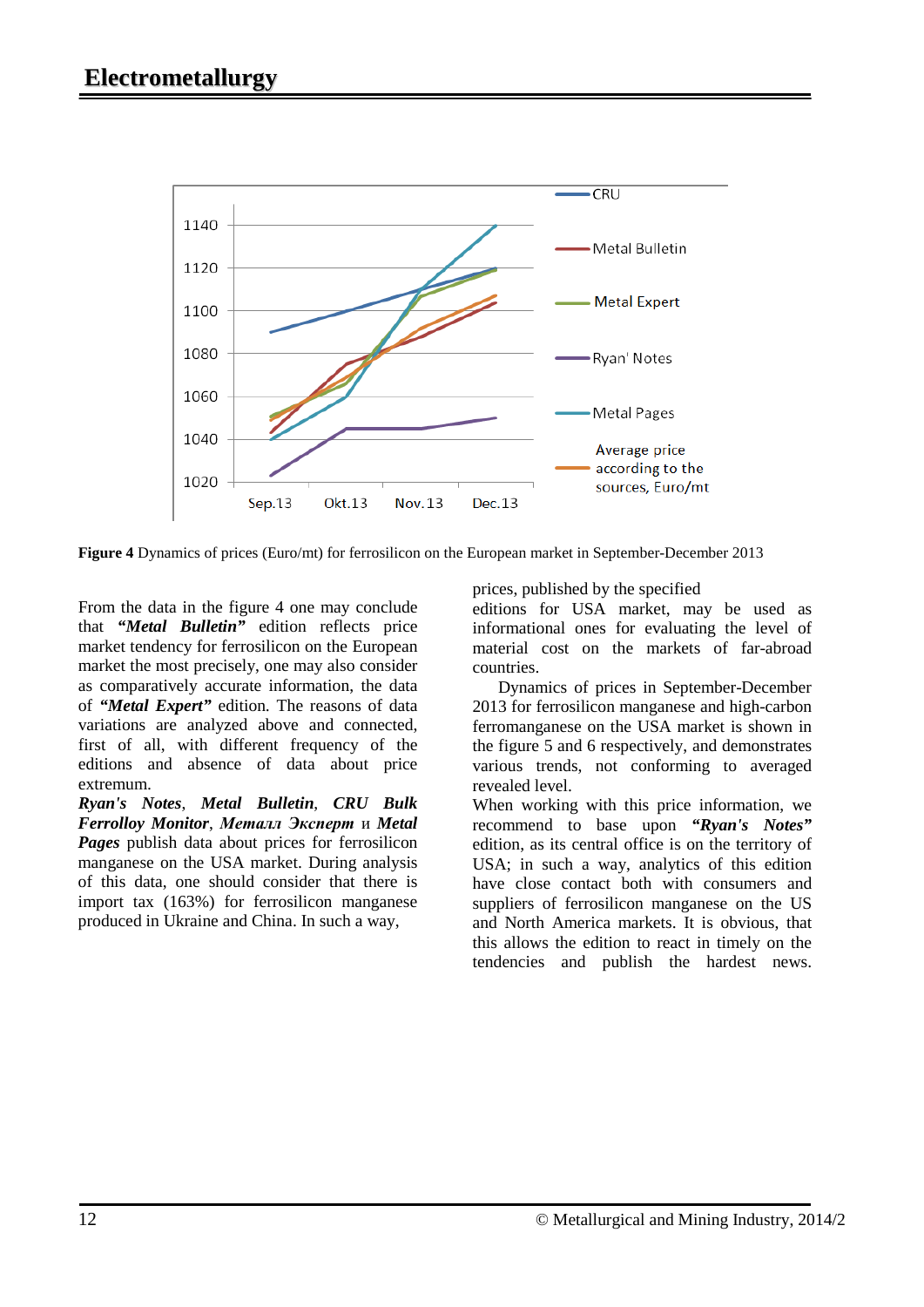

**Figure 5** Dynamics of prices (USD/mt) for ferrosilicon manganese on the USA market in September-December 2013

Information concerning prices on North American market of *intermediate-carbon ferromanganese* is published by *Ryan's Notes, Metal Bulletin*, *CRU Bulk Ferrolloy Monitor,*  and data about *low-carbon ferromanganese* is published by *"Ryan's Notes"* edition, which data is recommended to use because of the mentioned above reasons.

The mentioned above concerning greater accuracy of *Ryan's Notes* data, because of the same reasons is true for price information on *the USA market of ferrosilicon.*

The data about prices for ferrosilicon manganese on the market of *Southeast Asia*is published by *"Tex Report"* edition (supplies of Indian material on the Japanese market), *"Metal Expert"* edition (South Korea, India), *"Ryan's Notes"* edition (China), *"Metal Bulletin"* edition (China), *"CRU Bulk Ferrolloy Monitor"* edition (Japan, China), *"Metal Pages"* edition (China). All the sources may be recommended for usage, except the data concerning China, which, as it was mentioned above, is of artificial character.

The same concerns publication of data about price for *high-carbon ferromanganese* on the market of *Southeast Asia,* where we recommend to use such sources as *"Metal Expert"* and *"Metal Pages"* editions. As for data about prices for *intermediate-* and *low-carbon ferromanganese* on the market of Southeast Asia, it is published only by *FACOM,* and by virtue of analyzed above reasons, they should be considered false.

Price information for ferrosilicon on the market of Southeast Asia is published by *Metal Expert* (China), *Metal Bulletin* (China), *CRU Bulk Ferrolloy Monitor* (Japan), *Metal Pages* (India); this information may be considered as rather reliable, excluding the data concerning China.

*"Metal Expert"* edition publishes information about prices for ferrosilicon *manganese and ferrosilicon* on the market of *Turkey;* data about price for *ferromanganese* of all types on the Turkish market is absent in all world information sources.

This edition *"Metal Expert"* publishes data about prices for manganese and silicinate ferroalloys on the Russian market. Incorrectness of prices for *ferrosilicon manganese*, which are



**Figure 6** Dynamics of prices (USD/mt) for highcarbon ferromanganese on the USA market in September-December 2013.